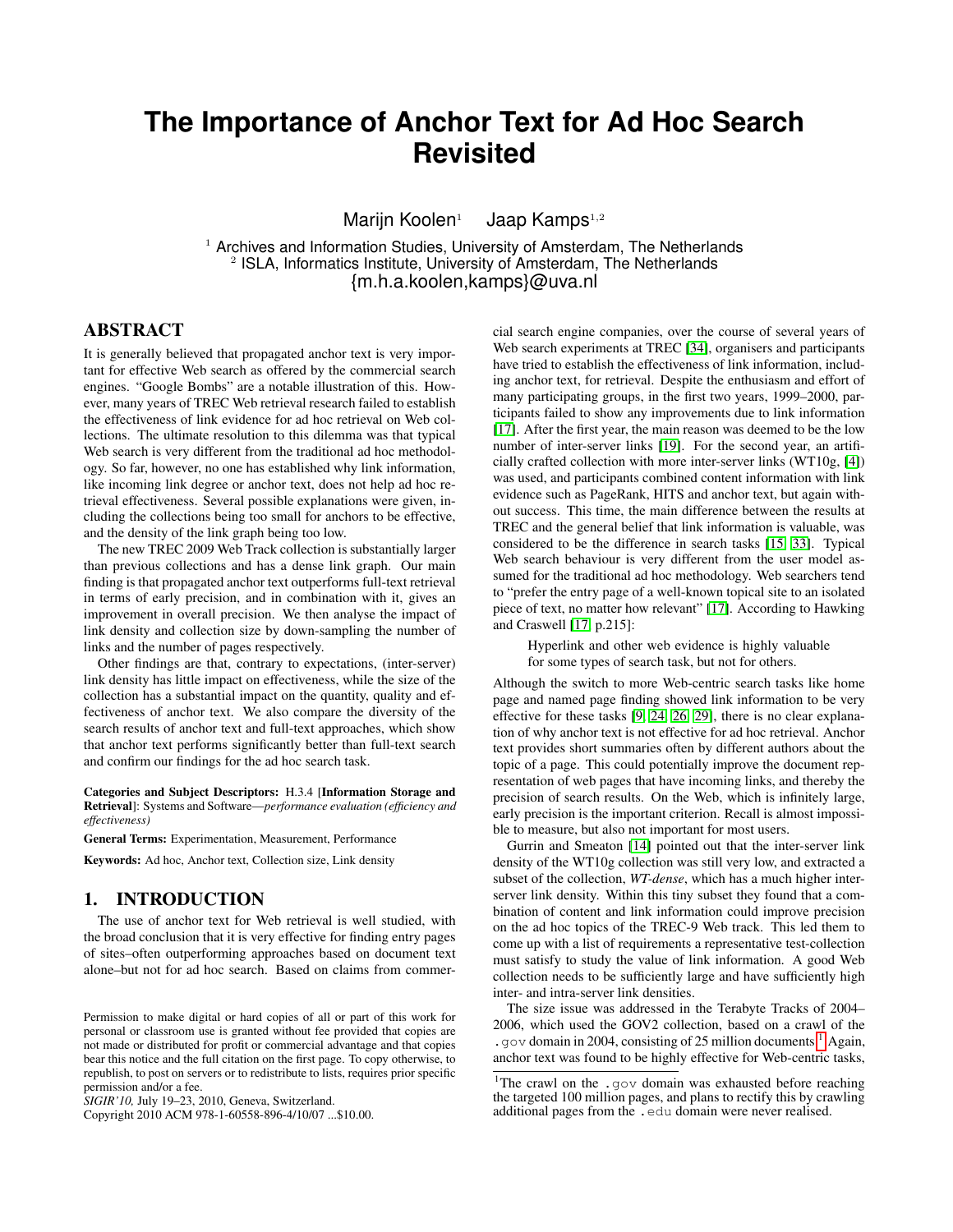but not for ad hoc search [\[22,](#page-7-11) [23\]](#page-7-12). However, the .gov domain is very different in nature from the .com domain used for the crawl on which the WT10g collection is based, and the .GOV2 collection has fewer incoming links per page. Thus, although it is larger than the earlier Web Track collections, its link density is much lower, making it hard to investigate the impact of collection size.

At the TREC 2009 Web Track [\[6\]](#page-7-13) a new, large Web collection— ClueWeb09 [\[7\]](#page-7-14)—was introduced and the traditional Ad hoc Task was paired with the new Diversity task. This new collection is much larger than the collections used at TREC 8 and 9, and was crawled to reflect Tier 1 of a commercial search engine, so should have a relatively dense link structure, allowing us to study both aspects of collection size and link density. If a large number of documents and a high link density are indeed requirements for anchor text to be effective, this new collection might finally reveal us its potential. This urges us to revisit the question:

• What is the importance of anchor text for ad hoc search?

Surely, the issue of having enough (inter-server) links for anchor text is critical for its success on any search task, but perhaps the link density needs to be higher for anchor text to be effective for ad hoc retrieval than for entry page finding. Intuitively, the number of links in the collection plays a direct role in the quantity of anchor text and might therefore affect its quality as well. Links within the same site are often navigational links, with anchor terms such as 'click', 'here' and 'next' [\[11\]](#page-7-15). Therefore, it is generally assumed that links between sites are more meaningful, including their anchor text [\[27\]](#page-7-16).

The other factor mentioned by Gurrin and Smeaton [\[14\]](#page-7-10) is the size of the collection. We know that precision increases with collection size [\[18\]](#page-7-17), which holds for document text indexes, but should hold for anchor text indexes as well. With larger collections, the number of documents that have incoming links increases and as a consequence, so does the number of those documents relevant to a given topic. The new ClueWeb collection used at the TREC 2009 Web Track is much larger than the collections used at TREC 8 and 9 and should have many incoming links per page, resulting in more anchor text and thereby possibly better document representations.

The direct relation between anchor text and link in-degree, and thereby the relation between anchor text and the popularity or importance of a page, helps locate home pages and popular pages described by the search terms. This offers an interesting perspective on the task of finding diverse search results. If anchor text is effective for ad hoc search as well, it has the potential to find good results for both informational and navigational information needs.

These considerations lead us to break down our main research question into several, more specific research questions:

- Is anchor text effective for improving ad hoc retrieval?
- What is the impact of link density on the effectiveness of anchor text? And what is the relative importance of interand intra-server links?
- What is the impact of collection size on the effectiveness of anchor text?
- What is the importance of anchor text for the diversity of ad hoc search results? And what is the impact of anchor text on informational and navigational information needs?

The rest of the paper is organised as follows. We will first discuss related work in Section [2.](#page-1-0) In Section [3](#page-1-1) we describe our initial experiments to compare the effectiveness of anchor text and full-text search. Then, in Section [4](#page-3-0) we analyse how link density and collection size affect the quantity and quality of anchor text, followed by Section [5](#page-5-0) where we investigate the diversity of anchor text search results. We draw conclusions in Section [6.](#page-6-0)

## <span id="page-1-0"></span>2. RELATED WORK

The importance of anchor text has been studied extensively at TREC. At TREC 8, participants could not show consistent improvements over content-only baselines using link information [\[19\]](#page-7-2). This unexpected result led many to believe that the collection had too few inter-server links for link evidence to be effective, in response to which a new collection was constructed focusing on interserver link density [\[4\]](#page-7-3). At the TREC 9 Web Track, the first reported attempts at exploiting anchor text for ad hoc retrieval did not show any improvements either [\[15\]](#page-7-4). Singhal and Kaszkiel [\[32\]](#page-7-18) raised doubts about the TREC evaluation methodology used to model Web search, as they found different results for anchor text when comparing TREC results against their in-house tests.

Several studies [\[8,](#page-7-19) [33\]](#page-7-5) pointed at the differences between traditional ad hoc search (as evaluated at TREC) and Web search behaviour. As new, more realistic Web tasks were introduced [\[16\]](#page-7-20), the value of link information was finally shown [\[9,](#page-7-6) [26\]](#page-7-8) and anchor text was found to be be very effective for site- and home page finding tasks. Craswell et al. [\[10\]](#page-7-21) recently showed the effectiveness of anchor text for diversity. Eiron and McCurley [\[11\]](#page-7-15) showed that anchor text behaves much like user queries. If Web authors use the same labels to describe pages as Web searchers use to find pages, anchor text can potentially bridge the gap between queries and pages and lead to high precision, if the anchors and pages in the collection are of high quality.

The quality is another important difference between the new Clue-Web collection and previous TREC Web collections, which is related to the way it is constructed, and which directly affects the density of (inter-server) links. Several studies have looked at the impact of crawling policy on the quality [\[3\]](#page-7-22) and search effectiveness [\[12,](#page-7-23) [13\]](#page-7-24) of the crawled collection. Page importance metrics can be used to schedule the most important or useful pages to be crawled first. Since page importance is usually derived using linkbased measures such as PageRank [\[30\]](#page-7-25) or On-line Page Importance Computation [OPIC, [1\]](#page-7-26), which give a higher score to a page if it has more incoming links, the first part of a crawl based on such policies tends to have a high link density. One of the primary goals of creating the ClueWeb data set was "to approximate Tier 1 of a web search engine index" [\[5\]](#page-7-27). The category B data set, which we use here, consists of the first 50 million English pages of this crawl.

#### <span id="page-1-1"></span>3. INITIAL EXPERIMENTS

We will first describe our initial experiment with plain full-text and anchor text approaches to see if the relative effectiveness of anchor text merits further investigation.

### 3.1 Data, Index and Runs

We use the ClueWeb09 category B, which contains a sample of 50 million English pages of the larger ClueWeb09 crawl [\[7\]](#page-7-14). As the pages were crawled based on a large set of seed URLs with high PageRank and at later stages were crawled in order of OPIC value, we assume this data set contains many of the most important Web pages and a relatively dense Web graph.

We used Indri [\[21\]](#page-7-28) for indexing. Stopwords are removed and all other terms are stemmed with the Krovetz stemmer. We created two indexes, a *full-text* index containing only the document text and an *anchor text* index containing only the propagated anchor text.

With anchor text we mean the underlined text to which a hyperlink is anchored. We only use the string of text appearing in the anchor text. To extract anchor text from the ClueWeb09 category B collection, we used the *harvestlinks* method, which comes with Indri. Because *harvestlinks* does not compress its data during processing, which would use up more disk space than we have avail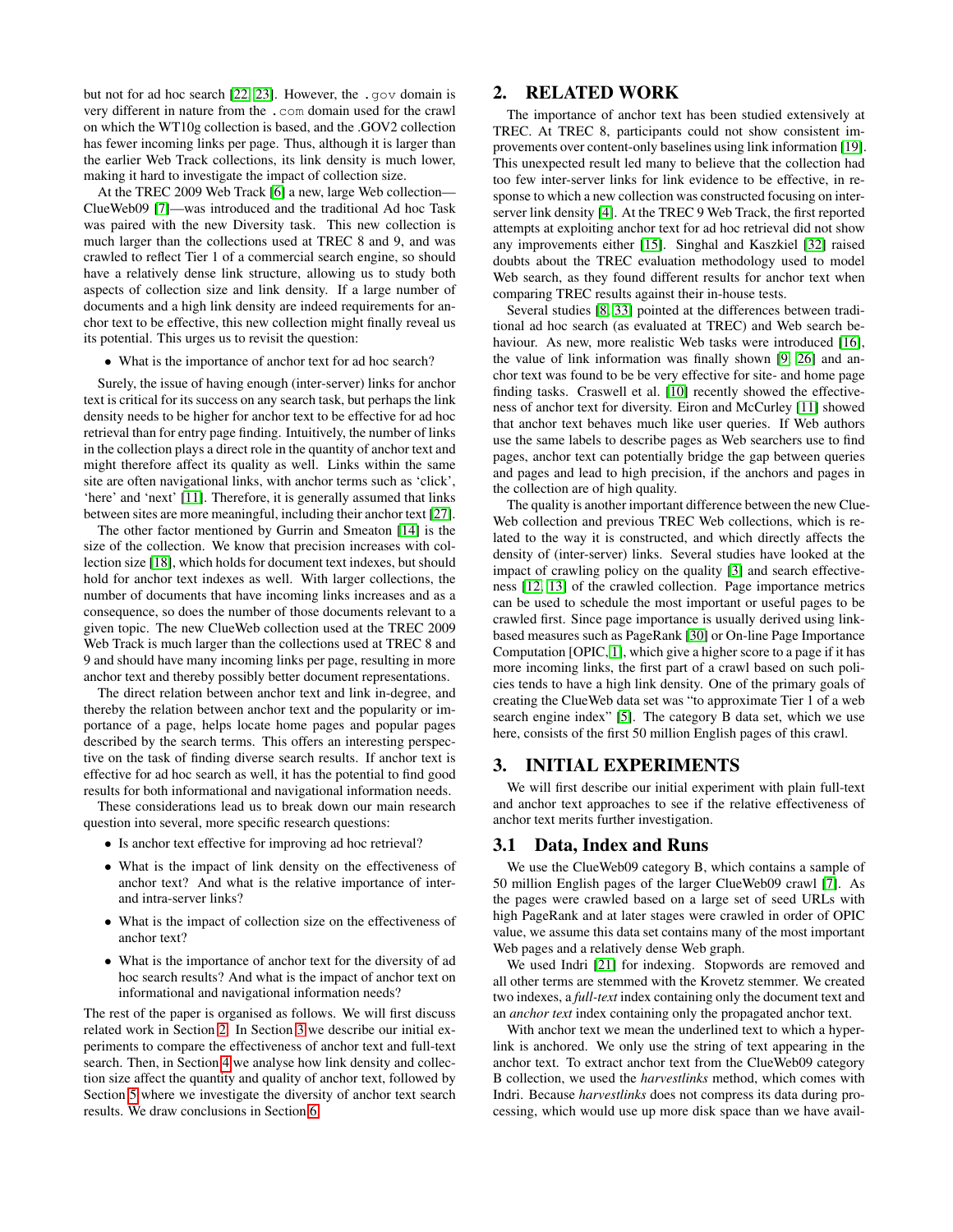able, we only used the harvesting option to extract the anchor text with source url, document ID and target url per bundle of pages, compressed the output, then mapped the target url to a document ID ourselves. We extracted over 1.5 billion links pointing to pages within the collection, with anchor text for more than 75% of all the pages. Quite a large number of pages have multiple links to the same target URL (repeated links). If we collapse those repeated links we end up with 1.18 billion links between just over 50 million pages, which leads to a mean in-degree of 23.30. The median in-degree is 2. For anchor text, repeated links mean more (and potentially different) descriptions from the same source page.

The full-text and anchor text runs use the Indri language model approach and linear smoothing with  $\lambda_{collection} = 0.15$ . For ad hoc search, the length of a document is related with the probability of relevance. Documents are scored using the document length as a prior probability  $p(d) = \frac{|d|}{|D|}$ , where d is a document in collection D. The length prior on the anchor text is determined by the total length of the all the anchor text of a particular page. This means that pages with many incoming links have long document representations, while pages with a single incoming link have a very short document representation. The length prior boosts pages with many links, i.e. pages with high in-degrees. We report on the effectiveness of the length prior in [\[25\]](#page-7-29). We also made a mixture run, combining the full-text and anchor runs using the weighting  $Score_{mix}(d) = 0.7 \cdot Score_{full}(d) + 0.3 \cdot Score_{anchor}(d)$ , where the scores are normalised by the sum of the top 1000 scores before addition. If a document  $d$  is retrieved by only one index, it receives a zero probability score for the other index. The mixture run was submitted as an official run at the TREC 2009 Web Adhoc task and contributed to the pool. The other two runs can be considered as baseline runs. No tuning was done after the relevance judgements were made available. Furthermore, we have created two runs using the incoming link degree of the pages returned by the *Text* run. We chose to use in-degree as it was to found to be as effective as PageRank [\[2,](#page-7-30) [28\]](#page-7-31) but easier to compute. For the *In-degree* run, the full-text results are ranked only by in-degree. For the *Text* · *Indegree* run we use the in-degree as another document prior in the language model of Indri.

#### 3.2 Results

The results are shown in Table [1.](#page-2-0) To put this into perspective, we compared them against the results of the best official submissions of other participants. Both MTC and statAP were used to construct the judgement pools. We use statAP [\[35\]](#page-7-32), as it is more robust when evaluating runs that did not contribute to the pool. We test for significant changes with respect to the full-text baseline using a one-tailed bootstrap test with 100,000 resamples.

Is anchor text effective for ad hoc retrieval? The *Anchor* run has a low statMAP compared to the *Text* run. A possible explanation is that many pages in the collection have no or few incoming links, including many relevant pages. With no or only a few words as document representation, these pages are hard to find using anchor text only, which has consequences for average precision. In contrast, anchor text is very effective for early precision. The *Anchor* run scores much better on MPC(30) than the *Text* run and supports the above explanation for its low statMAP score. The anchor text run ranks the relevant pages in its index highly, but seems to miss many relevant pages. We will further investigate this issue below. More importantly, the *Mix* run leads to significant improvements in statMAP showing that the two indexes are complementary and that Web structure can be used to improve ad hoc search.

The in-degree priors only hurt the underlying *Text* run. This is not surprising given that in-degree is blind to the topic of a query.

<span id="page-2-0"></span>Table 1: Results for the 2009 Adhoc Task. Significance tests are with respect to the full text run, confidence levels are  $0.95$  ( $^{\circ}$ ),  $0.99$  ( $^{\circ}$ ) and  $0.999$  ( $^{\bullet}$ )

| <b>Full collection</b> |                  | No Wikipedia    |                 |  |  |  |  |
|------------------------|------------------|-----------------|-----------------|--|--|--|--|
|                        |                  |                 | statMAP MPC(30) |  |  |  |  |
| 0.1442                 | 0.3079           | 0.1038          | 0.2557          |  |  |  |  |
| 0.0567                 | 0.5558           | 0.0617          | 0.4289          |  |  |  |  |
| $0.1643^{\circ}$       | $0.4812^{\circ}$ | 0.1213          | 0.4773          |  |  |  |  |
| 0.0823                 | 0.1876           | 0.0592          | 0.1258          |  |  |  |  |
| 0.1098                 | 0.2694           | 0.0746          | 0.2059          |  |  |  |  |
| 0.1999                 | 0.5010           |                 |                 |  |  |  |  |
| 0.2072                 | 0.4966           |                 |                 |  |  |  |  |
| 0.1746                 | 0.4368           |                 |                 |  |  |  |  |
|                        |                  | statMAP MPC(30) |                 |  |  |  |  |

Within a much larger collection containing spam pages and other pages with low PageRank, degree-based link ranking algorithms have an important function of separating the high quality pages from the rest. Within this particular collection, which is crawled to reflect Tier 1, most pages are of high quality, so the work of finding important and reliable pages is already done. Further use of in-degrees only disrupts the subtle relevance ranking of text-based retrieval models. Anchor text gives more precise results because it focuses on the subset of links that have query terms in the anchors, and is thus more sensitive to the topical context than in-degree.

The best runs of the top 3 groups of the TREC 2009 Web Ad hoc task, according to MPC(30), score substantially better on statMAP, but lower on MPC(30). This shows that anchor text alone can meet or exceed the precision of the top-performing systems.

Over the top 1000, the overlap between the *Anchor* and *Text* runs is 4.6%, showing that anchor text really leads to very different document representations and targets very different pages. The overlap between the Ad hoc judgements and the *Anchor* run is also very small. In the top 5 results of the *Anchor* run, over 30% of the pages are unjudged, while at rank 16, more than half of the results are unjudged. Indeed, it seems that the *Anchor* run is also very different from all runs that contributed to the assessment pool. In contrast, the overlap between the Ad hoc judgements and the *Text* run is much higher. At rank 5, on average less than 11% is unjudged, while at rank 16 just over 22% is unjudged. These percentages are probably much closer to the actual sampling rates. Thus, the improvement of the *Mix* run over the *Anchor* run might simply be caused by the larger number of judged results in that run.

Perhaps anchor text is more effective than in previous TREC experiments because this collection contains the full Wikipedia, which has a dense link structure and many anchors matching the titles of the target pages. Wikipedia pages are edited by many contributors, so the quality might be higher than that of many Web pages. The relevance judgements reveal that more than 21% of the relevant pages in ClueWeb B are Wikipedia pages, while the whole Wikipedia forms only 12% of all the pages in the collection. We built separate full- and anchor text indexes of all non-Wikipedia pages. If the presence of Wikipedia is the main reason for the effectiveness of anchor text, we would expect the non-Wikipedia *Anchor* run to perform worse than the non-Wikipedia *Text* run. Columns 4 and 5 in Table [1](#page-2-0) show the results of these runs. Although scores are lower than over the full collection indexes—perhaps partly explaining why ClueWeb B runs tend to outperform ClueWeb A runs [\[6\]](#page-7-13)—the *Anchor* run still has higher early precision and the *Mix* run still has higher statMAP than the *Text* run. Wikipedia is not the sole reason for the effectiveness of anchor text.

Is anchor text effective for improving ad hoc retrieval? On a large collection of high quality pages, anchor text gives good precision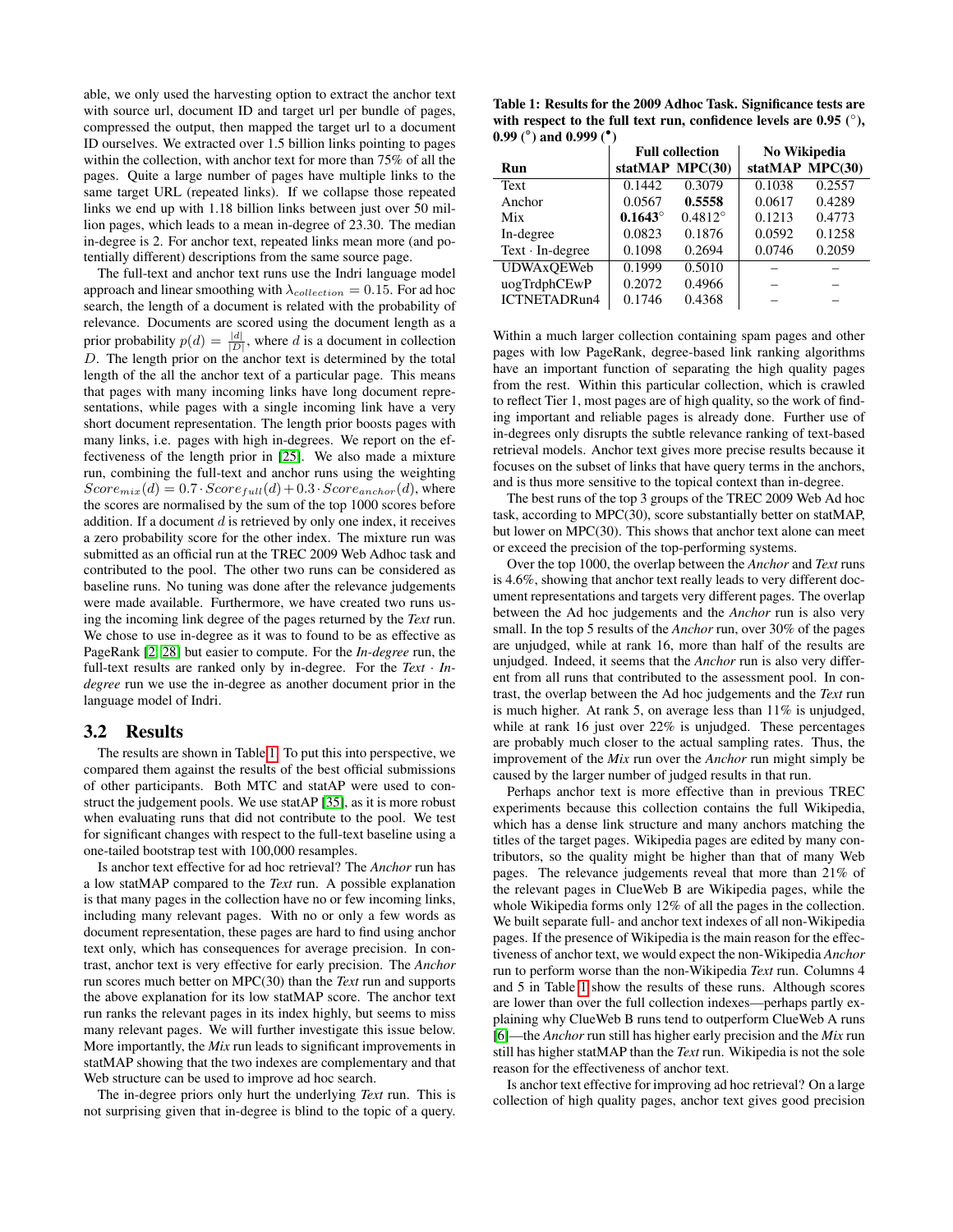and in combination with full-text leads to significant improvements in overall precision. This new Web collection finally shows the long expected value of Web link structure for ad hoc search. Gurrin and Smeaton [\[14\]](#page-7-10) suggested that the benefits of link information for retrieval would become clear with a sufficiently large collection and a high inter-server link density. Our results support their statement and urge us to address these issues.

## <span id="page-3-0"></span>4. WHY ANCHOR TEXT WORKS

In this section we seek to understand what makes the anchor text representation effective. We look at the impact of link density and collection size, which we do by down-sampling either links or pages. If we down-sample the pages, we can investigate the impact of collection size on the effectiveness of anchor text. If, on the other hand, we keep the number of pages the same, but instead down-sample the links, we can see the impact of link density.

If we randomly sample 50% of the pages and remove the outgoing links of those pages, we would expect to end up with roughly 50% of all the links. If we remove the pages themselves from the collection, we lose both the outgoing and incoming links of those pages. Thus, if we sample 50% of the pages, we remove more than 50% of the links. Previous TREC Web collections were smaller which could explain why anchor text was not effective earlier. The number of links does not grow linearly with collection size. How does page sampling affect the link density of the collection?

Randomly sampling pages is different from using earlier stages of the crawl as a smaller collection. The first 25 million pages of the crawl have a different composition from randomly sampling 25 million pages [\[13\]](#page-7-24). With random sampling, the most important pages will be affected in the same way as the rest of the pages. If the crawl is stopped at half the number of pages, the collection will still have most of the important pages, as modern crawling strategies focus on crawling the most important pages first. However, since ClueWeb B is assumed to be a subset of Tier 1 of a Web search index, based on a large number of seed URLs, we expect that the composition of any sample of the ClueWeb B collection approximates the composition of the full collection. One of the favourable aspects of randomly sampling pages is that the proba-bility of relevance is unaffected [\[18\]](#page-7-17).

Down-sampling either pages or links means the anchor text representation of a page changes. For each sample, we have to filter the link graph and anchors, and build a separate anchor text index. For the full-text index, we only have to make separate indexes for the page filtered samples. Sampling links has no impact on the fulltext document representations. Since page sampling has an effect on both collection size and link density and link sampling only affects link density, we will first look at the impact of sampling links.

#### 4.1 The Impact of Link Density

If we remove links from the collection, we can expect the performance of anchor text to go down. If we remove all links, the anchor text index is empty and no page will ever be returned. The more links in the collection, the more information we have to distinguish between pages. Therefore, we expect to see effectiveness increase with link density, at least while the density is low. Beyond a certain point the effectiveness might stabilise or become worse.

We filter links by randomly selecting n% of all documents and removing their outgoing links. The impact of sampling outgoing links on the number of inter- and intra-server links is shown in Figure [1.](#page-3-1) Reading from right to left, both the number of inter- and intra-server links decrease, linear to the sample size. How does this affect the pages with anchor text? If we remove 50% of the links, pages will lose roughly half of their incoming anchors. For



<span id="page-3-1"></span>Figure 1: The impact of outgoing link sampling on the number of inter- and intra-server links per sample.

<span id="page-3-2"></span>Table 2: Impact of link filtering on the percentage of pages with anchor text

|                | All pages    |       |       | <b>Relevant pages</b> |              |       |  |
|----------------|--------------|-------|-------|-----------------------|--------------|-------|--|
| <b>Percent</b> | <b>Inter</b> | Intra | All   | <b>Inter</b>          | <b>Intra</b> | All   |  |
| 100.000        | 15.30        | 70.26 | 75.43 | 25.54                 | 74.46        | 80.96 |  |
| 50.000         | 11.41        | 56.35 | 61.51 | 21.04                 | 64.84        | 71.96 |  |
| 25.000         | 8.24         | 43.79 | 48.36 | 17.14                 | 54.87        | 61.97 |  |
| 12.500         | 5.78         | 33.06 | 36.75 | 13.77                 | 44.15        | 50.75 |  |
| 6.250          | 3.94         | 24.17 | 26.96 | 10.94                 | 35.81        | 41.80 |  |
| 3.125          | 2.61         | 17.00 | 19.00 | 8.35                  | 28.41        | 33.33 |  |
|                |              |       |       |                       |              |       |  |

pages with high in-degree, this might not affect the document representation much. Pages with only one or a few incoming anchors could lose most or all of their anchor text. In other words, the most important pages are robust against random link sampling.

In Table [2](#page-3-2) we see how filtering affects the percentage of pages that have at least one incoming link with anchor text. The interserver links cover only 15% of all pages but 25% of the relevant pages. Apparently, pages with incoming links from other sites have a higher probability of being relevant. The intra-server links cover a much larger part of the collection (70%). The ratio of inter- to intraserver links is about 1 to 5.5. At a sample size of 12.5% the number of intra-server links is lower than the number of inter-server links at a sample size of 100%. However, at 12.5%, the intra-server links cover 33% of the pages (44% of the relevant pages), while at 100% the inter-server links cover only 15% of the pages and 25.54% of the relevant pages. The intra-server links are thus more uniformly distributed, leading to fewer anchors per page. What does this mean for the effectiveness of inter- and intra-server links?

The impact of sampling links on the effectiveness of full-text and anchor text is shown in Figure [2.](#page-4-0) The full-text index is not affected by link sampling, hence the straight line in the figures. The statMAP of the *Anchor* run slowly decreases as we remove more links because the index covers fewer pages. The *Mix* run scores better at statMAP with even the smallest samples of links, indicating that even very few links can improve the *Text* run. We also look at traditional MAP and found very similar results. Contrary to our expectations, with smaller samples, the MPC(30) scores of the anchor text run stay well above the *Text* score. We note that below 12.5% of the links (less than 3 incoming links per page), the density is well below the link densities of earlier TREC Web collections. The impact of link density seems small. One possible explanation is that the highest quality pages have so many incoming links that they are robust against link sampling. This is reflected in the percentages shown in Table [2.](#page-3-2) With fewer links, the number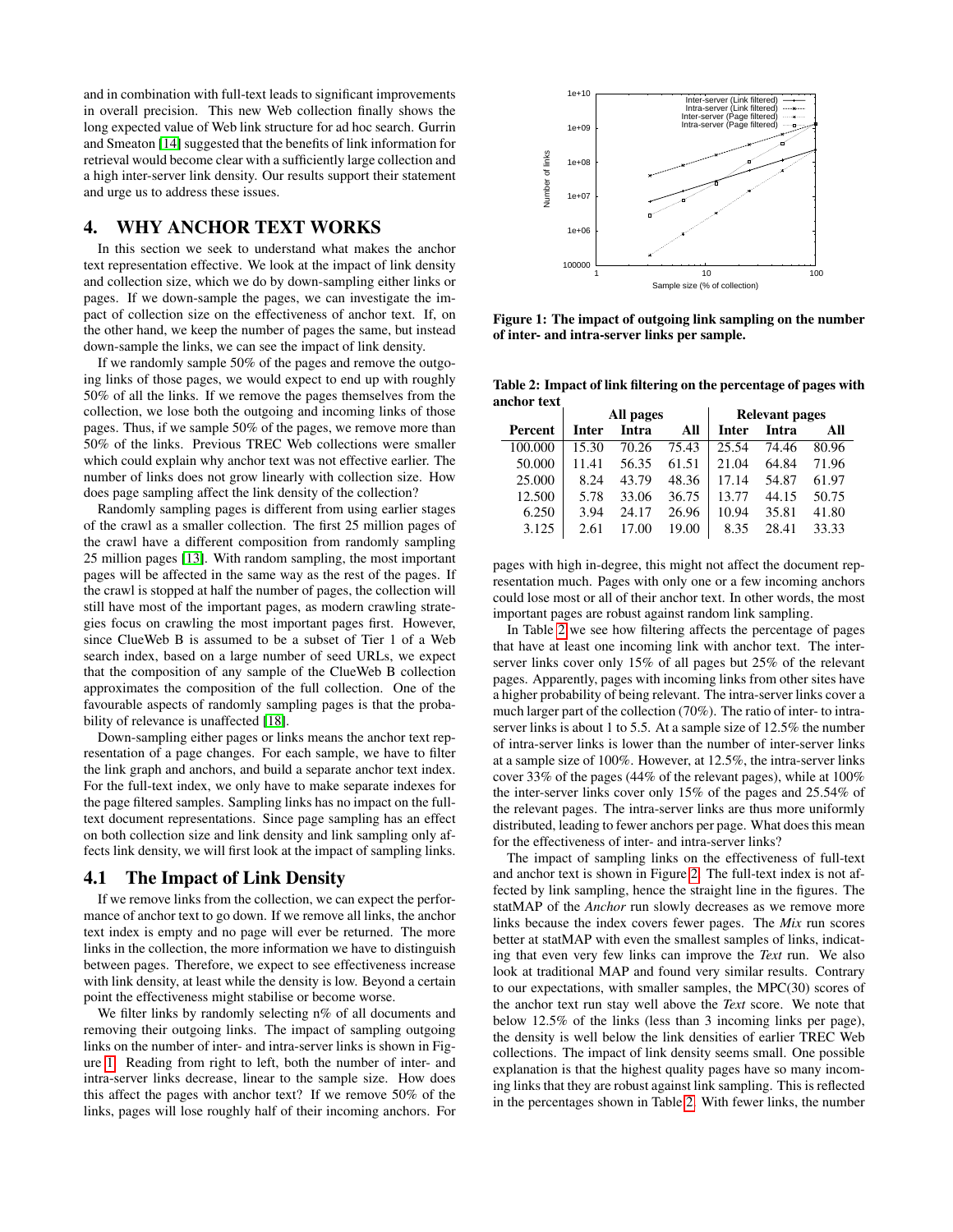

<span id="page-4-0"></span>Figure 2: Impact of link sampling on effectiveness of full-text, anchor text and mixture runs.



<span id="page-4-1"></span>Figure 3: Comparison of inter- and intra-server link anchor effectiveness.

of pages with anchors goes down, but the number of relevant pages decreases more slowly. As the link density goes down, the relevant pages form a larger part of the index. On the other hand, the *Anchor* run might find relevant pages ranked much lower by the runs that contributed the pages to the pool, which represent many estimated relevant pages. To rule out that the MPC(30) score is over-estimated we transformed the relevance judgements to traditional binary judgements and looked at the Mean Reciprocal Rank (MRR, right side of Figure [2\)](#page-4-0). The MRR never over-estimates as it simply counts the rank of the highest ranked relevant document. It supports that anchor text gives better early precision than full-text.

What is the qualitative difference between inter- and intra-server links? We already saw there is a big quantitative difference. Most of the links are between pages on the same server (85%). The left side in Figure [3](#page-4-1) shows the MPC(30) scores for the inter- and intraserver *Anchor* runs. Of course, any observed difference could be due to the larger quantity of intra-server links. Therefore, we show the scores with the actual number of links on the x-axis. Even at a similar number of links, the intra-server *Anchor* run scores better. An explanation is that the intra-server link anchors cover more pages, because they are more evenly distributed, and can thus find more relevant pages. The difference in MRR between the inter- and intra-server links is smaller, and both scores go up with more links, showing that both are better able to identify relevant pages with higher link density. However, the impact of link density quickly stabilises beyond a certain point. In the first tier of a Web index, containing high quality pages, there seems to be little qualitative difference between inter- and intra-server links. Insight in search engine optimisation may have taught Web site owners to make internal anchor text more meaningful. The larger quantity of intraserver links, and their more even distribution makes them more effective for finding multiple relevant pages.

What is the impact of link density on the effectiveness of anchor text? It plays a role at low densities, but its impact stabilises quickly. Inter- and intra-server links have different distributions and a different coverage of the collection. Within a collection of high PageRank pages, the difference between inter- and intra-server links is more quantitative than qualitative. Without a crawling pol-

<span id="page-4-2"></span>Table 3: Number of documents and topics per sample

| Percent | <b>Size in Docs</b> | # Rel. Docs | <b>Topics</b> | # Rel./topic |
|---------|---------------------|-------------|---------------|--------------|
| 100.000 | 50,220,423          | 4,002       | 49            | 81.57        |
| 50.000  | 25,110,211          | 1,987       | 49            | 40.55        |
| 25.000  | 12,555,105          | 965         | 47            | 20.53        |
| 12.500  | 6.277.552           | 486         | 46            | 10.57        |
| 6.250   | 3,138,776           | 253         | 44            | 5.75         |
| 3.125   | 1,569,388           | 132         | 42            | 3.14         |
|         |                     |             |               |              |

icy that focuses on finding high quality pages first, the quality of the crawl and therefore the quality of the intra-server links might go down. Inter-server links might be more robust, as they tend to have less navigational anchors and are harder to use nepotistically.

#### 4.2 The Impact of Collection Size

Next, we look at the impact of the collection size. How effective is anchor text if we reduce the size of the collection? To see this, we need to down-sample the collection, which we do by randomly selecting half of the pages. We show the number of (relevant) pages in each filtered sample in Table [3.](#page-4-2) At each step, the ratio of all pages and relevant pages is roughly the same. If we remove 50% of the pages in the collection, and remove those from the relevance judgements as well, we end up with about 50% of the relevant pages. For smaller samples this has consequences for the number of topics with any relevant document. At 3.125%, we have 132 relevance judgements left for 42 topics (3.14 relevant pages per topic). Although the number of topics is still large enough to be representative, the low number of relevant pages per topic might make per topic results unreliable.<sup>[2](#page-4-3)</sup>

As mentioned above, if we sample pages, the number of links does not decrease linearly to the sample size. In Table [4](#page-5-1) we see the percentage of pages in the sample that have at least one incoming link. One interesting observation is that page sampling has a similar impact on the coverage of inter-server links as link sampling, but a very different impact on the coverage of intra-server links. If we sample 3.125% of the links (Table [2\)](#page-3-2), the intra-server anchors cover 17% of all pages, while if we sample 3.125% of the pages, the intra-server anchors cover 43% of the remaining pages. Yet

<span id="page-4-3"></span><sup>&</sup>lt;sup>2</sup>The relevance judgements of the Ad hoc task include the probability of a page being included in the assessment pool. This probability is used to estimate how many pages a pooled page represents, which is based on the size of the collection. If a relevant page has a pool probability of 0.2 it represents  $\frac{1}{0.2}$  = 5 relevant pages in the full collection. With uniform down-sampling, the probability of a page being sampled stays the same, but the number of pages it represents is proportional to the sample size. At a sample size of 25% of the full collection it represents 25% of the relevant pages it represents in the full collection. Most judged pages have a unit pooling probability, so are not affected by down-sampling.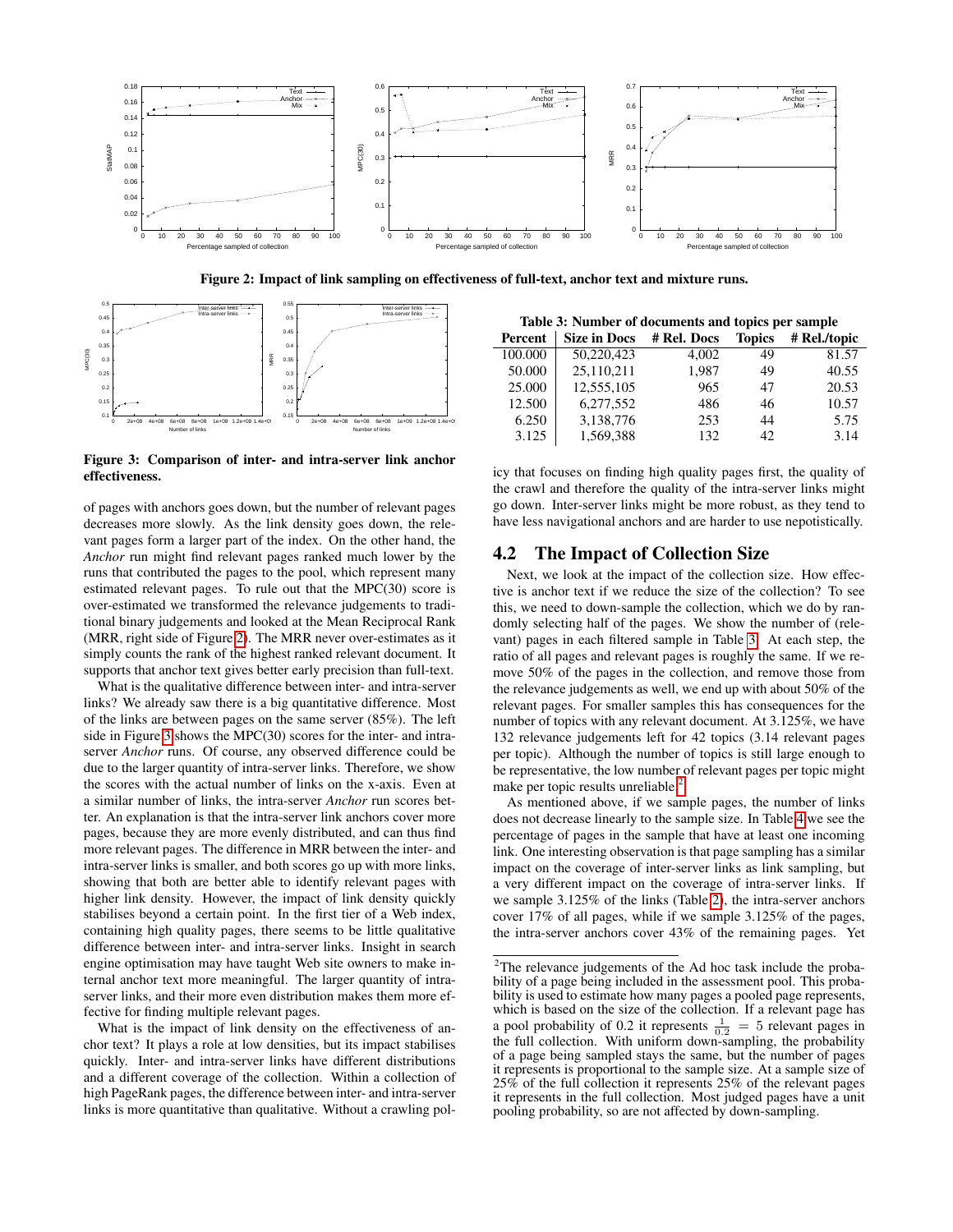<span id="page-5-1"></span>Table 4: Impact of page filtering on the percentage of pages with anchor text

|         | All pages    |       |       | <b>Relevant pages</b> |              |       |  |
|---------|--------------|-------|-------|-----------------------|--------------|-------|--|
| Percent | <b>Inter</b> | Intra | All   | <b>Inter</b>          | <b>Intra</b> | All   |  |
| 100,000 | 15.30        | 70.26 | 75.43 | 25.54                 | 74.46        | 80.96 |  |
| 50.000  | 11.40        | 61.09 | 65.49 | 19.23                 | 67.54        | 73.63 |  |
| 25.000  | 8.23         | 53.96 | 57.50 | 15.34                 | 61.04        | 66.32 |  |
| 12.500  | 5.77         | 48.73 | 51.41 | 14.40                 | 59.26        | 63.99 |  |
| 6.250   | 3.94         | 45.07 | 46.98 | 10.28                 | 52.57        | 56.52 |  |
| 3.125   | 2.61         | 42.59 | 43.88 | 7.58                  | 50.76        | 53.79 |  |

the inter-server anchors cover 2.61% of the collection, whether we sample 3.125% of the links or the pages.

The impact of sampling pages on the effectiveness of full-text and anchor text is shown in Figure [4.](#page-6-1) The statMAP (left figure) of the *Text* run goes up slowly—possibly due to losing topics with little relevance—while for the *Anchor* run it goes down slowly. Theory suggests that statMAP should remain relatively stable over random samples of a collection [\[18\]](#page-7-17). The drop in statMAP for the *Anchor* run can be explained by looking at the precision scores. The *Text* run gains precision at rank 30 (MPC(30), centre figure) as the collections grows, as predicted [\[18\]](#page-7-17). The anchor text precision is more affected by collection size. With half the collection, anchor text is nowhere near as effective as full-text. The MRR (right figure) of the *Text* run is similar to that of the statMAP. The average rank of the first relevant document increases slowly, partly due to losing topics. However, the MRR of the *Anchor* run drops rapidly with smaller samples. With fewer relevant documents left, and an increasingly smaller coverage of the collection, it becomes harder to find relevant pages through anchor text.

What is the impact of the collection size on anchor text? For precision at a fixed cut-off, the impact of the collection size is much larger for anchor text than for full-text. First, collection size affects the anchor text representation but not the full-text representation. Second, the number of pages in the full-text index grows linearly with collection size, but more than linearly for anchor text. For ad hoc search, where the task is to find pages with relevant text no matter their popularity, this coverage is essential. We stress again the importance of having a collection of high quality pages; expanding the collection with low quality pages will probably also lower the quality of link anchors.

In summary, link density does not explain the effectiveness of anchor text as even a small number of links lead to improved performance. Intra-server links are at least as effective as inter-server links because they cover a larger part of the collection. The size of the collection plays a larger role than link density, because it has a larger impact on the number of pages with anchor text and the quality of their anchor text representation. The effectiveness of anchor text rapidly increases as we expand the collection. We now look at how these findings hold up in a more Web-oriented search task.

# <span id="page-5-0"></span>5. DIVERSITY TASK

We now look at the effectiveness of full-text and anchor text approaches for result diversity, where the task is to present a diverse set of results in the top 10 or 20 results. The Diversity task uses the same topics, but breaks them down into a number of informational and navigational sub-topics. This allows a deeper analysis of the various strengths and weaknesses of full-text and anchor text approaches. The task thus combines both ad hoc search and entry and named page finding. Given the earlier successes with anchor text for the latter tasks [\[9,](#page-7-6) [29\]](#page-7-9), and its good performance on ad hoc

<span id="page-5-2"></span>Table 5: Ad hoc and Diversity evaluation using the Diversity relevance judgements. Significance tests are with respect to the full text run, confidence levels are 0.95  $(°)$ , 0.99  $(°)$  and 0.999  $(°)$ 

| Run                | $\alpha$ -nDCG@10 nDCG@10 IA-P@10 P@10 |                  |               |                                  |
|--------------------|----------------------------------------|------------------|---------------|----------------------------------|
| Text               | 0.120                                  | 0.1564           | 0.054         | 0.1700                           |
| Anchor             | $0.257^{\circ}$                        | $0.2780^{\circ}$ | $0.082^\circ$ | $0.2460^\circ$                   |
| $Text + Anchor$    | $0.223^{\circ}$                        | $0.2459^{\circ}$ |               | $0.083^{\circ}$ $0.2420^{\circ}$ |
| uogTrDYCcsB        | 0.282                                  |                  | 0.132         |                                  |
| <b>ICTNETDivR3</b> | 0.272                                  |                  | 0.095         |                                  |
| UamsDancTFb1       | 0.250                                  |                  | 0.079         |                                  |



Figure 5: Impact of link sampling (left) and page sampling (right) on diversity of full-text, anchor text and mixture runs.

precision described in the previous sections, we conjecture anchor text to perform better than full-text on the diversity task as well.

Anchor text shares characteristics with queries [\[11\]](#page-7-15). A wellknown problem with IR research is the fact that different users can type the same query but have different information needs. Thus, a query can and will be used to search for different types of information, or different aspects or facets of a topic. The same might hold for anchor text. Two Web page authors can use the same anchor text to link to different target pages, covering different topics or different aspects of the same topic.The Diversity relevance judgements are based on a pool of top 20 results of all official runs and were made independently from the ad hoc judgements, thus provide a sanity check on our findings from the ad hoc experiments.

We first compare the performance of the anchor text and full-text runs on the full collection in Table [5.](#page-5-2) The official measures are  $\alpha$ nDCG@10 and IA-P@10. The differences are very clear. Anchor text performs significantly better than full-text search. In the diversity score, the ad hoc relevance ranking plays an important role. If the relevance ranking is low, that is, there are many irrelevant documents in the top ranks, the diversity score will therefore be low as well. Therefore, we turned the diversity qrels into standard TREC qrels by making a page relevant for a topic if it is relevant for at least one sub-topic. This allows us to compare the diversity specific measures with their non-diversity counterparts (columns 3 and 5 in Table [5\)](#page-5-2). We see very similar patterns for  $\alpha$ -nDCG@10 and normal nDCG@10. The same holds for IA-P@10 and P@10. These results suggest the anchor text scores much better on the diversity measures simply because it has a better underlying relevance ranking, supporting our findings in the previous section.

What is the impact of link density and collection size on the diversity of anchor text results? We use the same indexes and runs as described in the previous section. The results are shown in Figure [5.](#page-5-2) Sampling links (left figure) has a similar effect on diversity as on ad hoc search. Again, we see that anchor text becomes more effective with more links, but the improvements become smaller beyond 25% of the links. However, even with 3.125% of the links, the anchor text run is at least as good as the full-text run. Again, link density seems to matter only at very low densities. We looked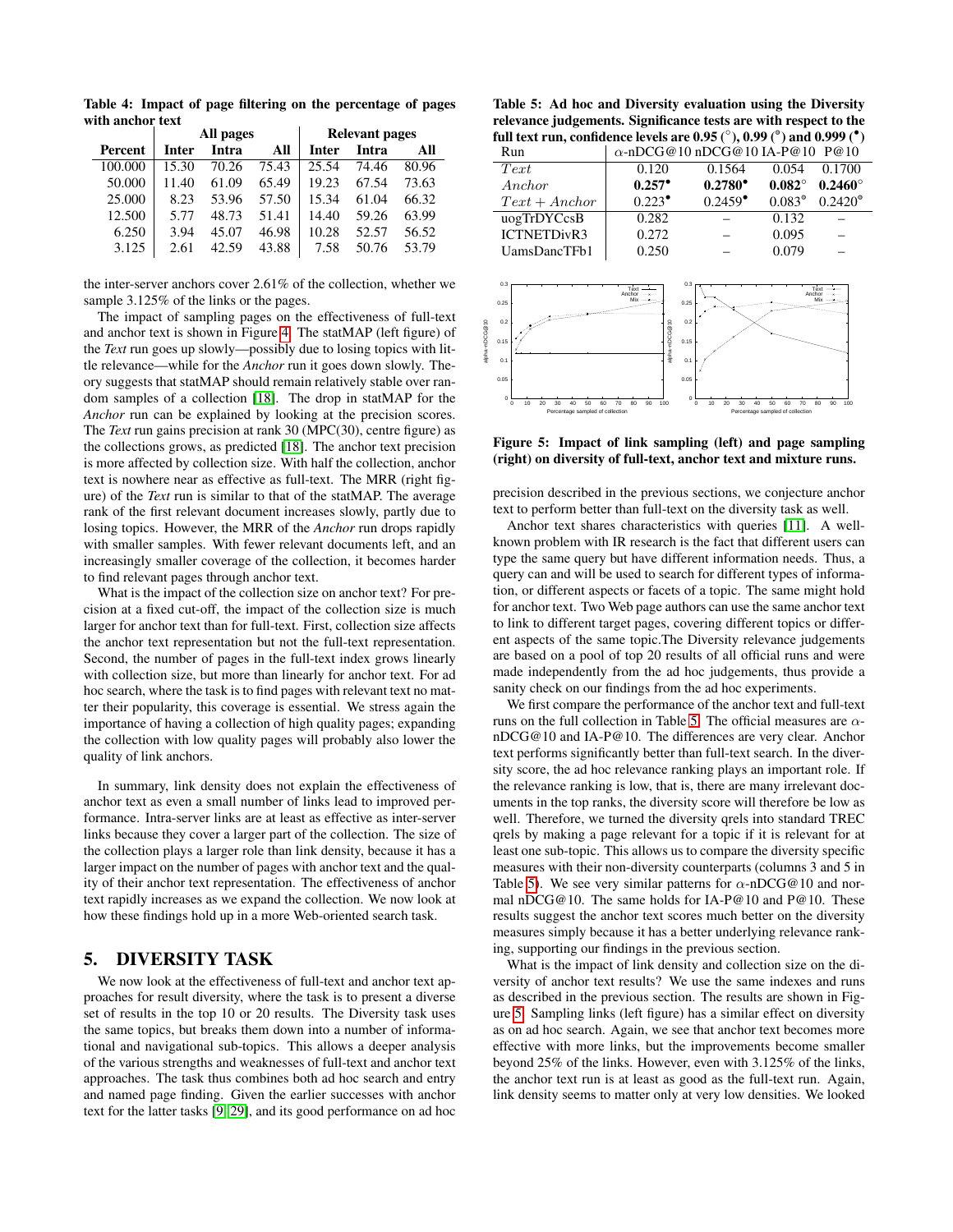

<span id="page-6-1"></span>Figure 4: Impact of page sampling on effectiveness of full-text, anchor text and mixture runs.

<span id="page-6-2"></span>Table 6: Impact of page sampling on diversity of the TREC 2009 Diversity topics

|            |               | Orels |                | Found in top 10  |                               |           |                             |
|------------|---------------|-------|----------------|------------------|-------------------------------|-----------|-----------------------------|
|            |               |       | Sub-topics     | <b>Full-text</b> |                               | Anchor    |                             |
| Percentage | <b>Topics</b> |       | Inf. Nav. Avg. | Inf. Nav.        |                               | Inf. Nav. |                             |
| 100.000    | 50            | 168   | 31 3.98        | 40               | 2                             | 63        | 8                           |
| 50.000     | 50            | 145   | 20 3.30        | 42               | $\mathcal{D}_{\mathcal{A}}$   | 47        |                             |
| 25.000     | 48            | 126   | 15 2.94        | 53               | 2                             | 32        | 3                           |
| 12.500     | 45            | 103   | 9 2.49         | 44               | 2                             | 22        | 2                           |
| 6.250      | 41            | 78    | 5 2.02         | 42               |                               | 14        |                             |
| 3.125      | 37            | 62    | 4 1.78         | 38               | $\mathfrak{D}_{\mathfrak{p}}$ | 11        | $\mathcal{D}_{\mathcal{L}}$ |

at the impact of inter- and intra-server links and found that interserver links find more relevant pages for navigational topics than intra-server links, while the reverse is true for informational topics. Inter-server links tend to point to entry pages of sites, while intraserver links cover a much larger part of sites, which is in line with earlier studies [\[20\]](#page-7-33). In other words, for ad hoc search, intra-server links are at least as important as inter-server links.

On the right side of Figure [5](#page-5-2) we see the impact of sampling pages on the effectiveness of anchor text and full-text. We only evaluate on the topics that have at least one relevant page in the sampled collections. Similar to the impact on the ad hoc performance of anchor text, the size of the collection plays a huge role. Performance drops as the collection becomes smaller, although the drop from 100% to 50% of the collection is less severe than for the ad hoc task. Oddly enough, the full-text run gets better with smaller collections. How can these observations be explained?

The impact of page sampling on the relevance judgements for the Diversity task are shown in Table [6.](#page-6-2) The number of informational sub-topics with at least one relevant document drops from 168 to 62, while the number of navigational sub-topics drops from 31 to 4. At the smallest samples, the Diversity relevance judgements have almost been reduced to ad hoc judgements. With only 1.78 subtopics per topic, there is not much to diversify and the incurred penalty for retrieving pages on the same sub-topic is small.

What is the impact of anchor text on informational and navigational topics? The final four columns show the number of subtopics for which the full-text and anchor text runs find relevant pages in the top 10. The diversity of the full-text run is hardly affected by the sample size, explaining why at smaller samples with less sub-topics available, its score goes up. The *Anchor* run finds both more informational and navigational topics in the full collection, showing it actually does better on the informational part of the topics than the *Text* run. However, it suffers greatly from the reduced collection size, especially for the informational sub-topics. Collection size plays a large role in the effectiveness of anchor text for informational search.

## <span id="page-6-0"></span>**CONCLUSIONS**

The history of scientific benchmarking for Web IR is plagued with the apparent contradiction between the experiences of Internet search engines, and the results of experiments at TREC [\[15,](#page-7-4) [16,](#page-7-20) [19,](#page-7-2) [33\]](#page-7-5). This led to Google's Larry Page calling the entire formal evaluation process "irrelevant" during a heated panel debate at the 2000 Infornotics Search Engine Meeting [\[31\]](#page-7-34). After several years of disappointing results at TREC Web Tracks, it was surmised that Web structure is simply not effective for ad hoc search tasks. TREC moved on to Web-centric tasks, where link topology, anchor text, and URL structure were proven very effective for navigational search, such as site finding and home page finding.

The availability of a new test collection, ClueWeb09 [\[7\]](#page-7-14), which is a much closer approximation of the index of Internet Search Engines than earlier collections, prompts us to revisit the standing question of the importance of anchor text for ad hoc search. Our main finding is that in contrast with earlier results, the anchor text leads to significant improvements in retrieval effectiveness for ad hoc informational search. More specifically, the pure anchor text runs lead to substantially higher precision than the full-text runs but the full-text runs have better recall. The straightforward combination of document and anchor text runs leads to significantly better scores throughout.

A negative finding is that link evidence like in-degree does not contribute to retrieval effectiveness. In contrast with the anchor text, link degree is ignorant of the query at hand, and its main use is in separating the authoritative or important pages from the less popular ones. An underlying difference with earlier collections is that the ClueWeb crawl is based on a PageRank/OPIC policy rather than the standard breadth-first strategy [\[12\]](#page-7-23). As a result, all pages in the collection have a relatively high level of 'importance,' and on top of that there is no additional value in link degrees.

The main focus of this paper is what makes the anchor text representation effective. Previous research pointed at the need of high (inter-server) link density [e.g., [4\]](#page-7-3). Our finding is that link density has little impact on anchor text effectiveness. Anchor text proved remarkably robust, and even with a small number of links it is effective for high early precision. Contrary to expectations, we find that intra-server link anchors are at least as effective as inter-server link anchors, even at equal density. Within a collection of high quality pages, such as the first tier of Web search engine indexes, the qualitative difference between inter- and intra-server links is minimal. But the greater quantity of intra-server links makes them more effective than inter-server links. Another factor is crawl or collection size, and ClueWeb09 is substantially larger than earlier testbeds. Our finding is that collection size has a big impact on the anchor text representations, affecting quantity, quality and effectiveness. A larger collection has more anchor-text covering a larger part of the collection. Especially within a crawl of high quality pages, more